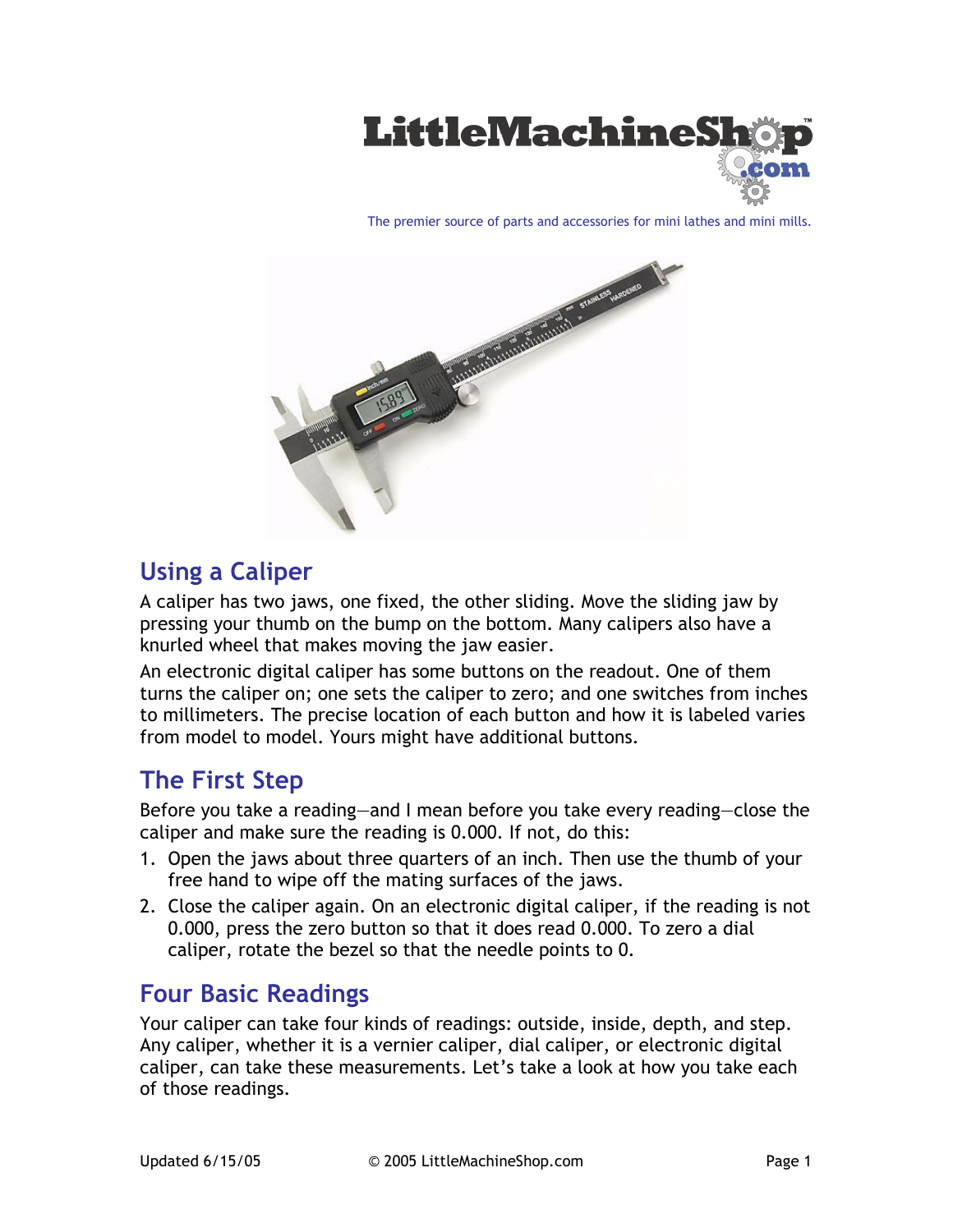### *Outside Measurement*

Outside measurements are the most basic you can do with a caliper. Slide the jaws open, place the caliper over the object to be measured, and slide the jaws until they contact the workpiece. Read the measurement.



It's easy, but if you don't do it correctly the measurement will not be accurate. If the calipers are not straight (that is, perpendicular to the workpiece) the measurement will not be accurate. Likewise, if there is dirt on the jaws or the workpiece the measurement will not be accurate.

#### *Inside Measurement*

The smaller jaws on the top of the caliper are used for inside measurements. Slide the caliper closed, place the inside-measuring jaws into the space to be measured, and slide the jaws apart as far as they will go. Read the measurement.



It's a little harder to keep things lined up correctly when you are taking an inside measurement. Be sure that the calipers are not cocked, or you will not get an accurate measurement.

### *Depth measurement*

As you open the caliper the depth blade extends out of the far end. Use this blade to take depth measurements. Press the machined end of the caliper against top of the hole you want to measure. Open the caliper until the depth blade contacts the bottom of the hole. Read the measurement.

It can be tricky keeping the caliper straight over the hole, especially if only one side of the caliper is resting on the workpiece.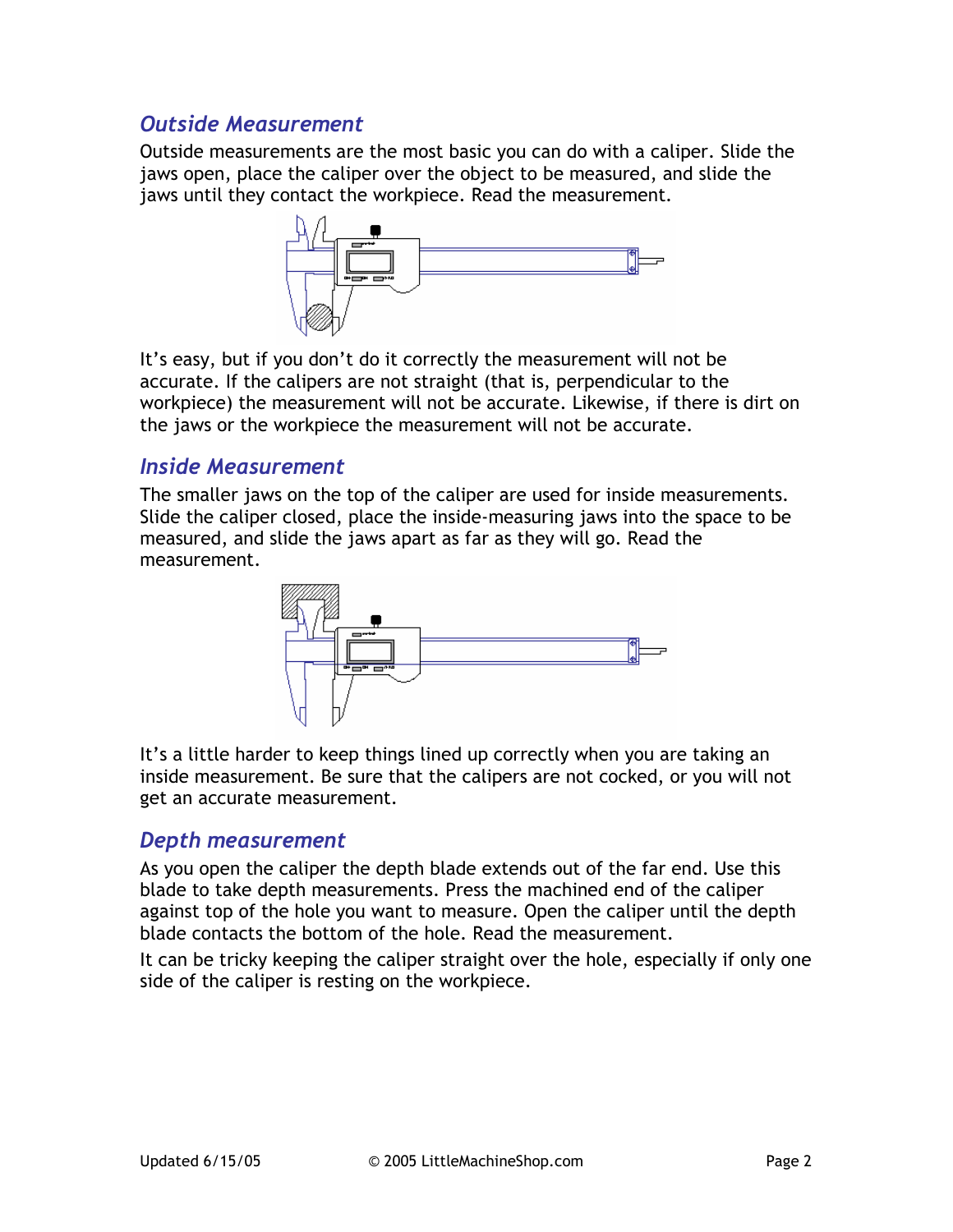

#### *Step Measurement*

Step measurement is the hidden use of a caliper. Many instructions skip this important use. But once you know about it, you will find many uses for step measurement.

Open the caliper slightly. Place the sliding jaw on the upper step of the workpiece , then open the caliper until the fixed jaw contacts the lower step. Read the measurement.



# **Compound Measurements**

Because you can zero an electronic digital caliper at any point, you can use it to do some of the arithmetic required for compound measurements.

### *Center Distance*

Use this procedure to measure the center distance between two holes of equal diameter.

- 1. Use the inside jaws to measure the diameter of one of the holes. Before you remove the caliper from the hole, press the button to zero the caliper while it is set to the diameter of the hole.
- 2. Still using the inside jaws, measure the distance between the far surfaces of the two holes. The caliper reading is the distance between centers of the two holes.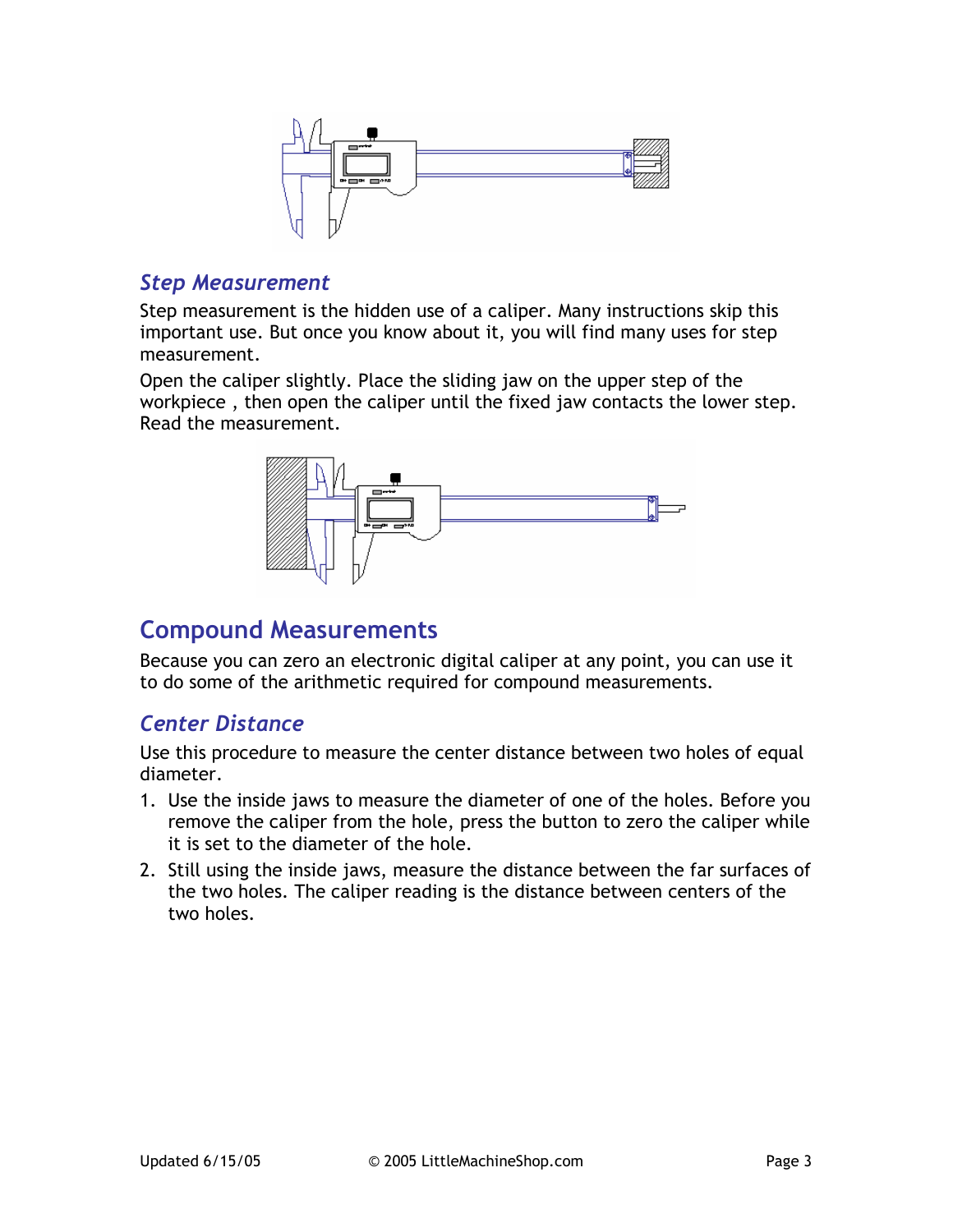

Be sure to use the same (inside) jaws for both measurements. And remember that this works only if the holes are the same size.

### *Comparing a hole to a shaft*

Need to make a shaft or pin to fit an existing hole? Or are you boring a cylinder to fit a piston? You can use your electronic caliper to read the size difference directly.

- 1. Use the inside jaws to measure the diameter of the hole. Before you remove the caliper from the hole, press the button to zero the caliper while it is set to the diameter of the hole.
- 2. Use the outside jaws to measure the shaft. A positive reading (no minus sign displayed) shows that the shaft is larger than the hole. A negative reading (the minus sign appears to the left of the digits) shows that the shaft is smaller than the hole and will fit.